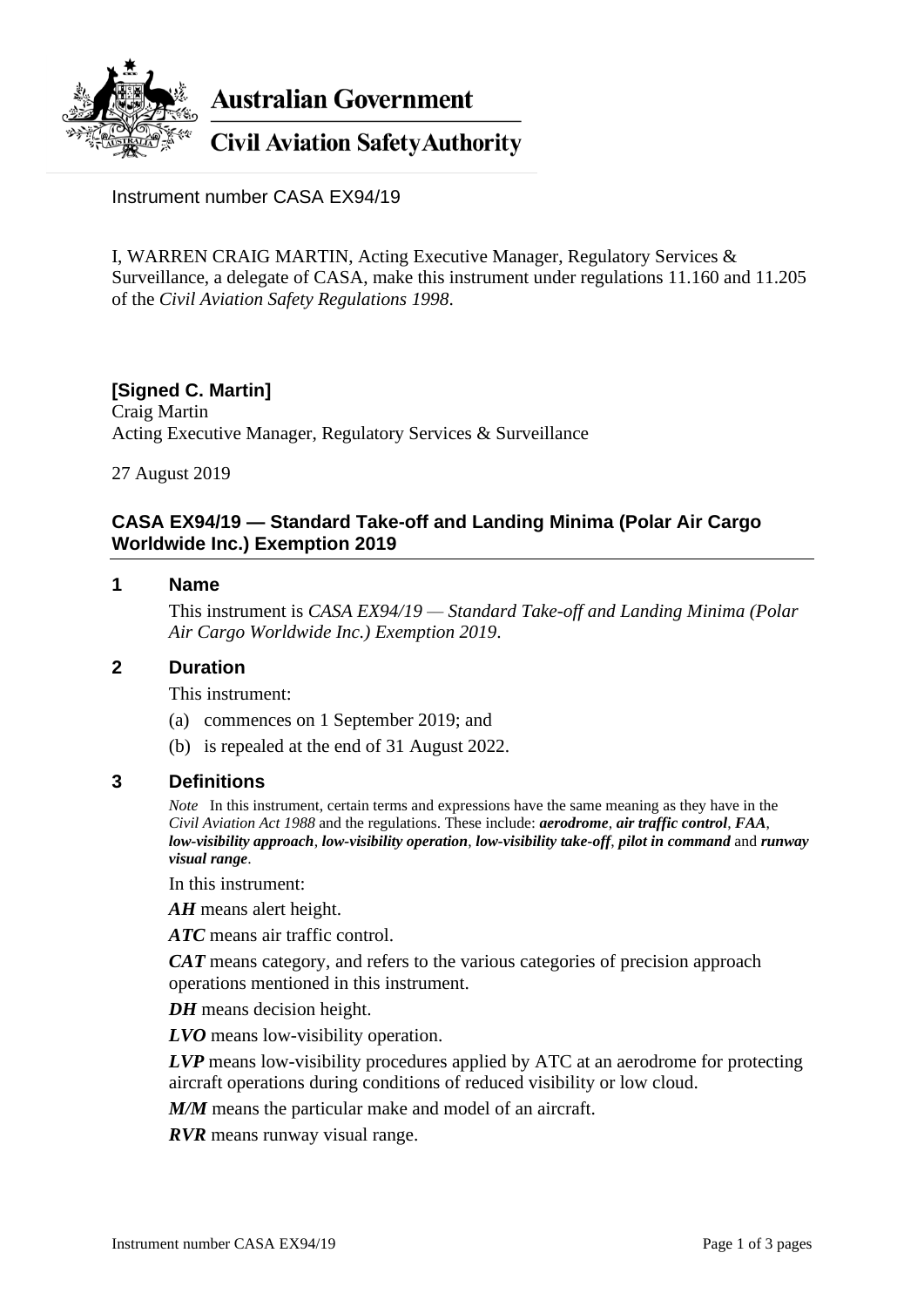## **4 Application**

This instrument applies in relation to Polar Air Cargo Worldwide Inc. of United States of America (the *exempted operator*), ARN 528366, if:

- (a) the exempted operator conducts a flight to or from an aerodrome in the following kinds of aircraft (the *aircraft*): B747-8F, B747-400F, B767-300; and
- (b) ATC at the aerodrome has informed the pilot in command of the aircraft that LVP are in force.

## **5 Exemptions**

- (1) The exempted operator is exempt from compliance with subregulations 257 (3) and (4) of CAR in relation to the flight.
- (2) The pilot in command of the aircraft is exempt from compliance with subregulations 257 (3) and (4) of CAR in relation to the flight.

#### **6 Conditions**

- (1) It is a condition of the exemption in subsection 5 (1) that the exempted operator ensures compliance with the requirements mentioned in subsection (3).
- (2) It is a condition of the exemption in subsection 5 (2) that the pilot in command of the aircraft ensures compliance with the requirements mentioned in subsection (3).
- (3) The requirements are:
	- (a) the aircraft must comply with the meteorological minima for LVO and associated requirements set out in Schedule 1; and
	- (b) the requirements for LVO mentioned in Schedule 2.

### **Schedule 1 Operating minima for LVO**

#### **Low-visibility take-off minimum**

1 An aircraft of a kind mentioned in column 1 of Table 1 must not conduct a low-visibility take-off from the aerodrome if the reported RVR for the take-off is less than the meteorological minimum mentioned in column 2 of the Table.

| <b>Aircraft M/M</b>          | <b>Meteorological minimum</b> |
|------------------------------|-------------------------------|
| $\alpha$ (column 1)          | $\alpha$ (column 2)           |
| B747-8F, B747-400F, B767-300 | $150 \text{ m}$               |

#### **Low-visibility approach minima**

- 2 An aircraft of a kind mentioned in column 1 of Table 2, when conducting a low-visibility approach operation mentioned in column 2 of the Table for the purpose of landing the aircraft:
	- (a) has the RVR meteorological minimum mentioned in column 3 of the Table for the low-visibility approach operation; and
	- (b) must apply the DH and AH mentioned in column 4 of the Table for the low-visibility approach operation.